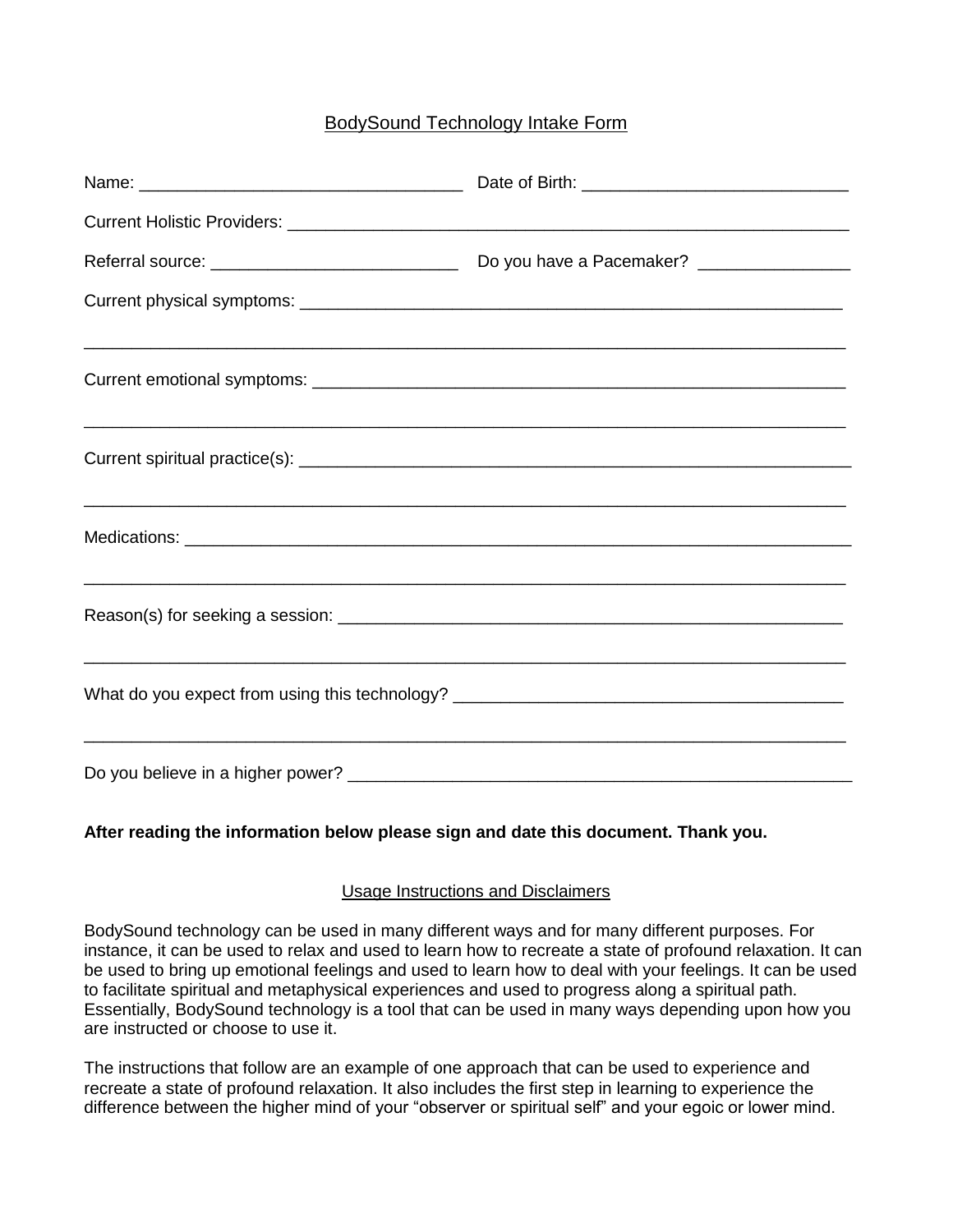The BodySound technique is a very fast way of learning how to shift your state of consciousness and increase your power of observation. But, like any process, it is not instantaneous and requires some practice. However, the BodySound technology tends to bring about results more quickly and produce a more profound level of physiologic relaxation than other methods for many users. This is very helpful for stress reduction and provides an excellent foundation for spiritual development.

The first goal is to observe and learn what your sleeping body or nearly asleep body feels like. In this way you can recreate this maximal level of physiologic relaxation any time you choose. You can become far more relaxed much more of the time and are less likely to be triggered by stressful events. The second goal, which takes longer to achieve is to learn what your higher mind is like in this state, unfettered by your ego or conditioning. Your higher mind is actually your energetic, authentic or spiritual self. It is who you truly are.

Although you will learn to dramatically shift your state of consciousness with the aid of BodySound technology, you do so by focusing mainly on your body. It's fairly simple. With the help of this technology you can allow yourself to deeply relax or even fall asleep and then the technology will stimulate you enough to cause an increase in your awareness. You will find that your state of consciousness oscillates between drowsiness or sleep and more alert wakefulness. Your consciousness will shift up and down and down and up in your initial sessions. What you are trying to achieve on a consistent basis is a state of consciousness in which your body is very deeply relaxed or even asleep, while you retain enough awareness to observe how heavy and relaxed your body feels and how rhythmic and automatic your body breathes.

You want to achieve this state of consciousness because the first goal is being aware of what your very relaxed or sleeping body feels like. Once you learn what it feels like you can much more easily recreate this relaxed state by simply recreating how that feels.

With repeated achievement of that state during BodySound sessions your level of awareness will slowly increase, while you maintain your body in a very relaxed state. Don't force the increased awareness, just let it happen. The second goal is achieved when your level of awareness increases such that you are able to realize the difference between your higher mind and your egoic mind. Your higher mind emerges when you become more aware while your body remains asleep or nearly so. When your body and brain are asleep so is your ego because your ego is a product of the brain. Your higher mind is your energetic or spiritual self and is not a product of the brain. As a result, when your brain is nearly asleep or asleep, your ego is rendered less or non-functional. In this way, your higher mind, which is truly who you are, is no longer influenced by your ego or your conditioning. Your conditioning, part of your ego, results in the subconscious reactive patterns of your coping strategies. That is what so often influences your emotions and behaviors, particularly in response to a stressful event. Your higher mind is truly independent of these coping strategies.

It's helpful to use the bathroom to avoid any disruption during your session. Assume a nice comfortable position in the BodySound chair and just like when you go to sleep, use a blanket and get comfortable. The lights will be turned off and feel free to close your eyes.

The music that is typically played through the chair is layered. Multiple melodies are played simultaneously. This is done to provide full spectrum audio frequencies to your body and also to aid you in ignoring the music as it is difficult to follow. The lack of visual stimuli and the relative constancy of the sound and vibration produce a brain state of inattention, which aids you in becoming drowsy. The intermittent fluctuations in the sound and vibration will aid you in becoming more aware, once you have